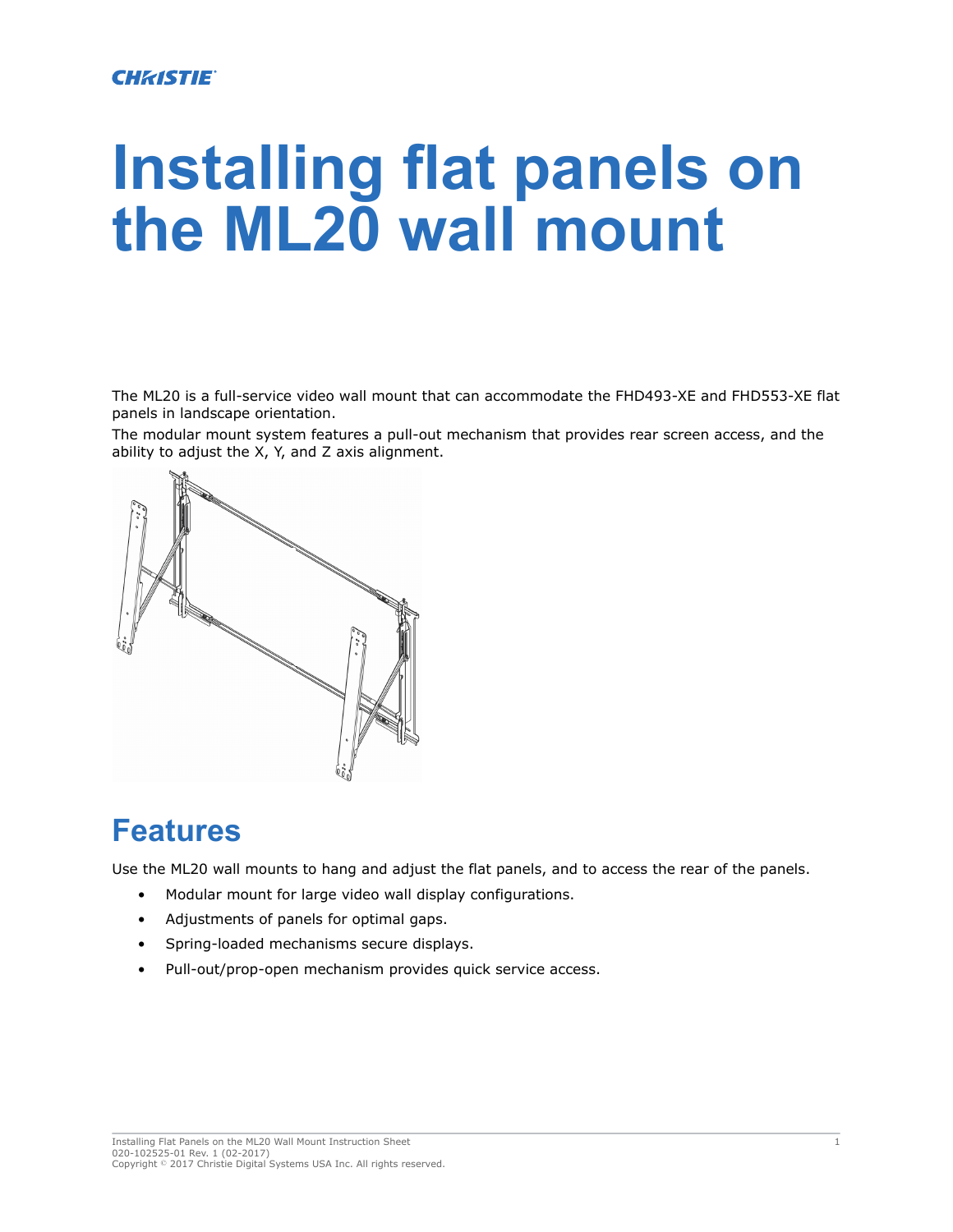## **Safety warnings and cautions**

To prevent personal injury and to protect the device from damage, read and follow these safety precautions.



**Warning!** Failure to comply with the following could result in death or serious injury.

- The supporting structure must safely support the combined load of the product, all attached hardware, and components following all local safety standards and regulations.
- A minimum of two people or appropriately rated lift equipment is required to safely lift, install, or move the product.
- Always handle the screen from its sides.
- Christie products must be installed and serviced by Christie qualified technicians.

**Caution!** Failure to comply with the following could result in minor or moderate injury.

- Do not over-tighten hardware.
- This product is intended for indoor use only.
- Do not exceed the maximum load capacity of the product.

# **Types of installations**

Learn the supported surfaces for installing the wall mounts.

| <b>Wall construction</b> | Hardware required |
|--------------------------|-------------------|
| Plywood                  | Included          |
| Solid Concrete           | Not Included      |
| Cinder Block             | Not Included      |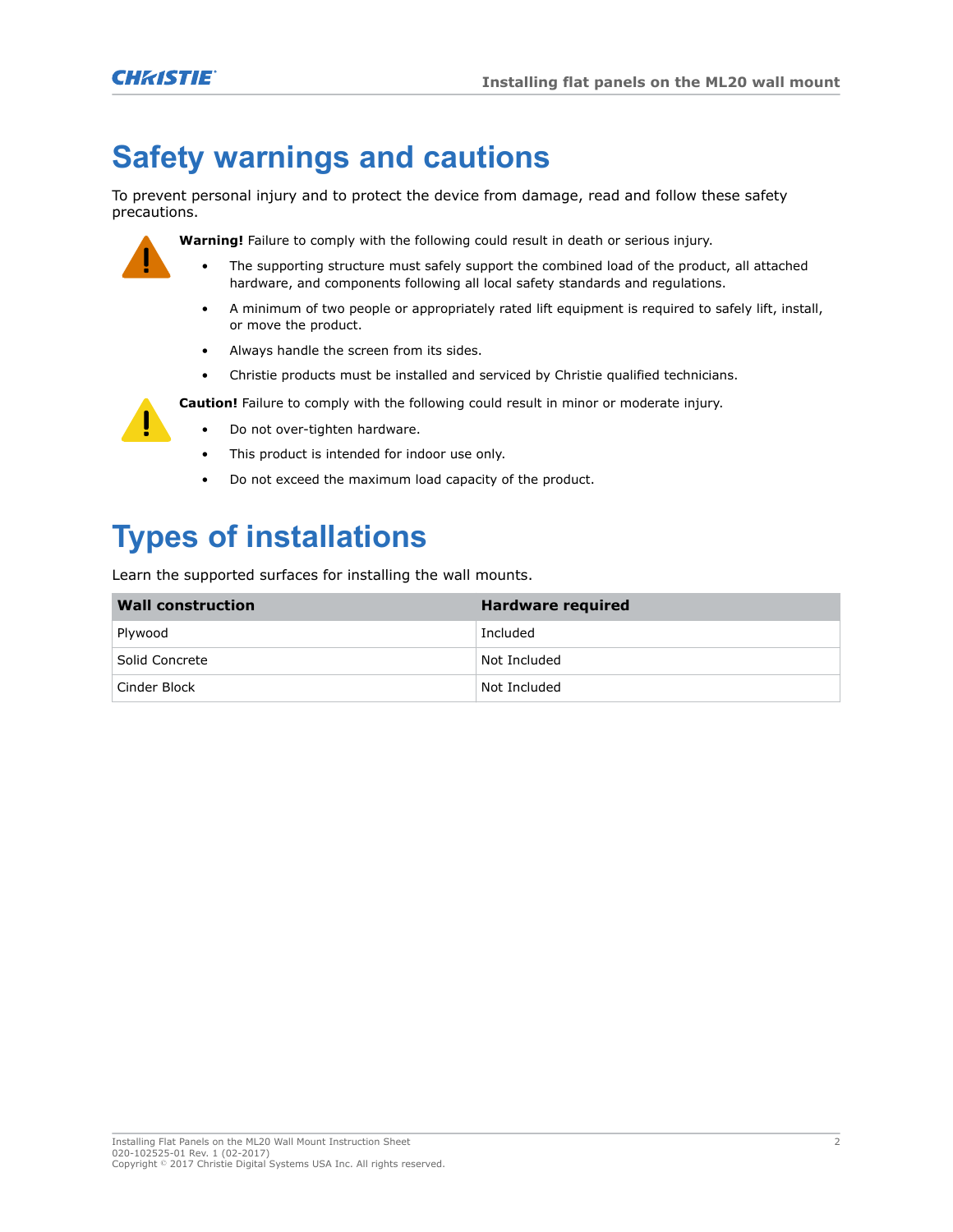## **Required parts**

Learn the parts necessary for installing the wall mounts.



| А | Nut (Qty. 4)                         |   | Washer (Oty. 4)                |
|---|--------------------------------------|---|--------------------------------|
| В | Spacer (Qty. 8)                      | G | Right vertical                 |
|   | M8 x 15 mm socket pin screw (Qty. 8) | н | Left vertical                  |
| D | Adapter bracket (Qty. 2)             |   | 4mm Allen wrench (Oty. 1)      |
|   | Cross bar (Qty. 2)                   |   | #14 x 2.5" wood screw (Oty. 5) |

#### **Required tools**

Ensure the appropriate tools are available during the installation.

- Phillips® screwdriver
- Socket wrench
- Pencil
- Drill
- 3/8" socket
- 5/16" (8 mm) bit for concrete and cinder block walls
- 5/32" (4 mm) bit for wood stud walls
- Level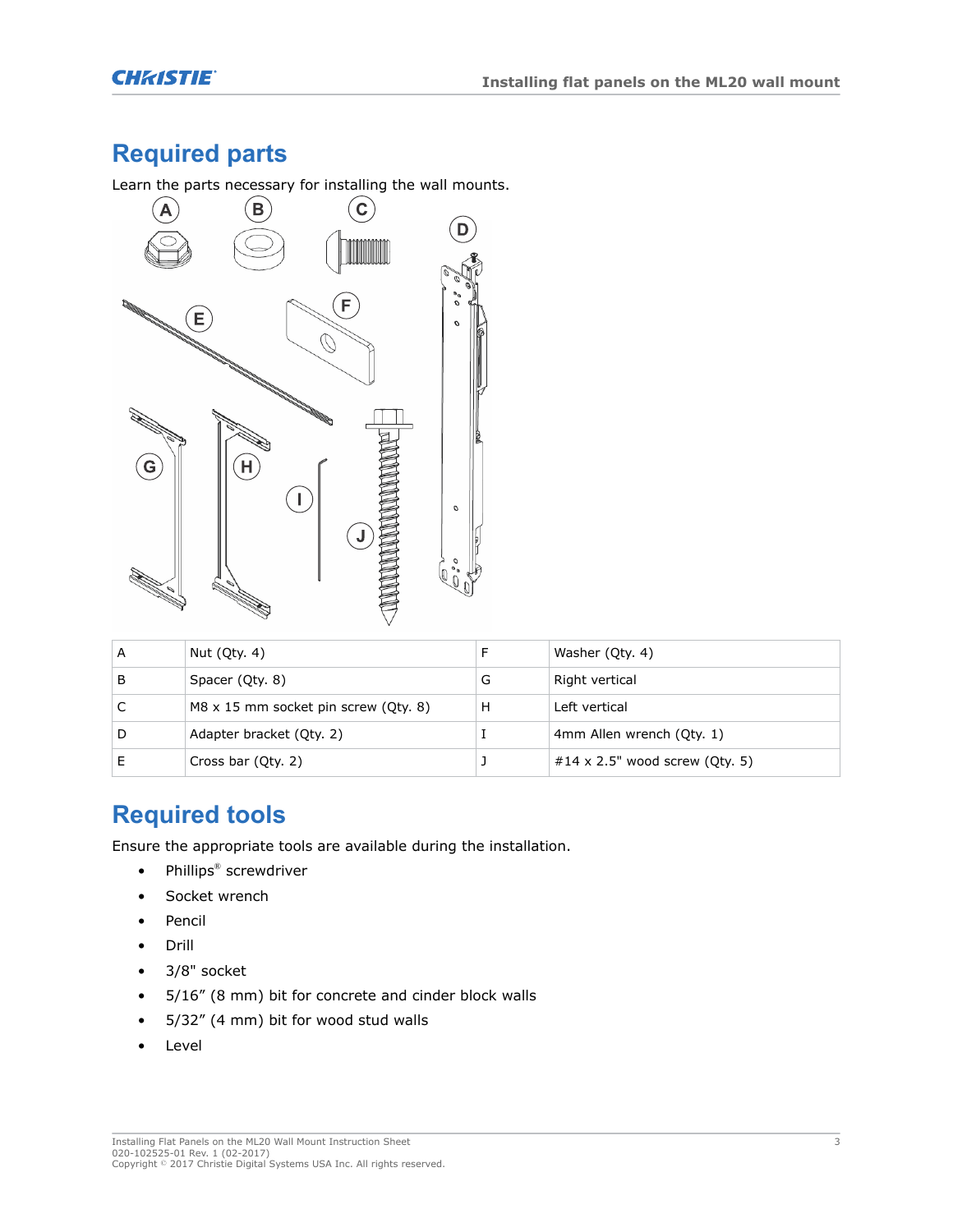## **Related documentation**

Additional information on the LCD panels is available in the following documents.

- *FHD553-XE and FHD553-XE-H User Manual (P/N: 020-001183-XX)*
- *FHD553-XE-R and FHD553-XE-HR User Manual (P/N: 020-001198-XX)*

## **Assembling the wall mount**

Combine the vertical supports and the cross bars to create the wall mount.

- 1. Align the top cross bar with the right and left vertical support.
- 2. Secure each end of the cross bar and vertical supports with a washer and nut.
- 3. Before tightening the washer and nut, adjust the width of the wall mount to the size of the LCD panel.

For the FHD493-XE panel, the wall mount must be fully collapsed. For the FHD553-XE panel, the wall mount must be fully expanded.

- 4. Tighten the washer and nuts.
- 5. Repeat steps 1 to 4 for the bottom cross bar.

## **Installing the wall mount**

Learn how to install the wall mounts onto different surfaces.

The maximum load capacity of the wall mount is 75 lbs (34 kg).

When installing the wall mounts, ensure there is proper spacing between the mounts to accommodate the panels. Always start with the bottom left display in the array.

- 1. Measure the width and height of the display panel.
- 2. Locate the center of the bottom left display.

#### **55" panel**

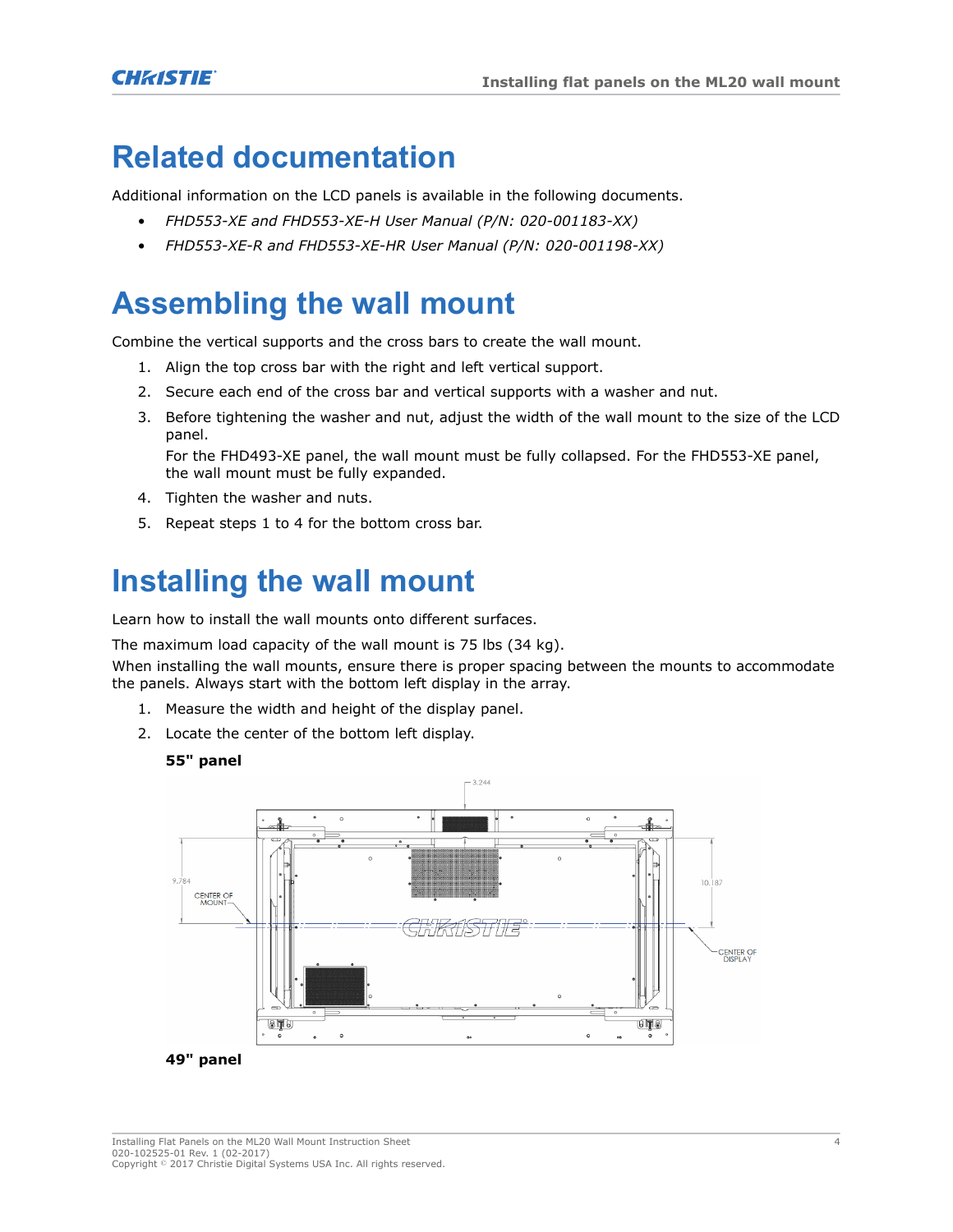

3. To identify where the mount for the display to the right of the first display should be installed, measure the width of the display panel from the center notch of the wall mount of the first display to the center notch of the second display (X).



A laser level is recommended for this step.

- 4. Install all wall mounts in the bottom row. Install all rows starting with the far left display.
- 5. To identify where the mount for the second row of displays should be installed, measure the height of the display panel from the top of the bottom left display to the top of the first display in the second row (Y).

#### **Installing the mount to plywood**

Learn how to install the wall mounts onto plywood.

Hardware provided is for attaching the mount through standard thickness drywall into plywood. Installers are responsible for providing the hardware for other types of mounting situations. When installing the wall mounts on a wood stud wall covered with plywood, verify that the wood studs are a minimum of 2" x 4" nominal size and plywood is a minimum 1/2" (13 mm) thickness. Plywood may be covered by drywall up to 5/8" thick.

- 1. Place the wall mount assembly on the wall to use as a template, and mark the center notch.
- 2. Drill a 5/32" (4 mm) diameter hole 2.5" (64 mm) deep and install a #14 x 2.5" wood screw, leaving a 6mm (1.4") gap from the plywood.
- 3. Hang the wall mount on the center screw.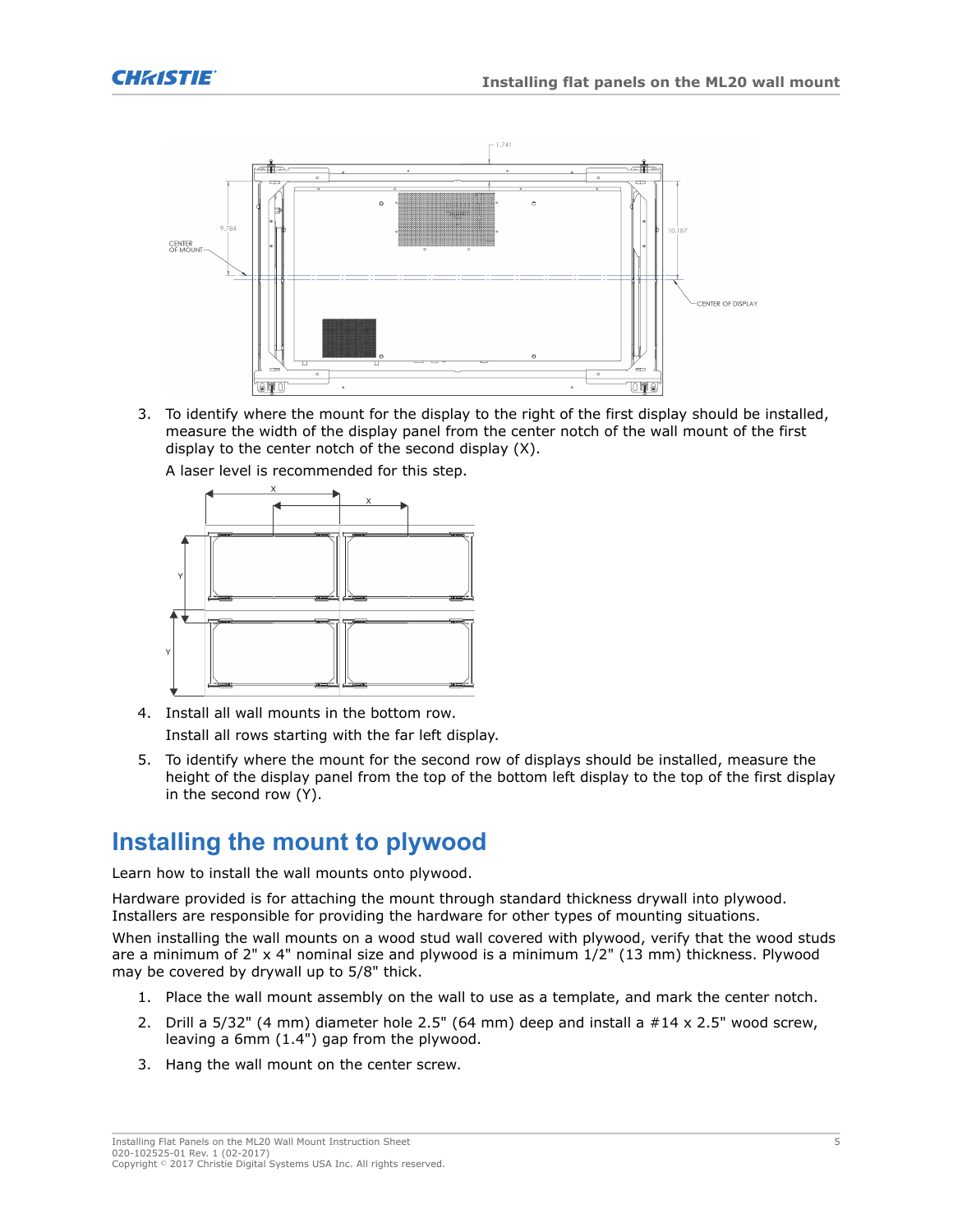

- 4. Level the wall mount and mark the center of the four mounting holes.
- 5. Drill four 5/32" (4 mm) diameter holes 2.5" (64 mm) deep.
- 6. Tighten the four #14 x 2.5" wood screws so that the wall plate is firmly attached, but do not over-tighten.

Never tighten in excess of 80 in-lbs (9Nm).

#### **Installing the mount to solid concrete or cinder block**

Learn how to install the wall mounts onto solid concrete or cinder block walls.

**Warning!** Failure to comply with the following could result in death or serious injury.



- Concrete must be a minimum of 2000 psi density. Lighter density concrete may not hold the concrete anchor.
- The supporting structure must safely support the combined load of the product, all attached hardware, and components following all local safety standards and regulations.

When installing wall mounts onto cinder blocks, verify that you have a minimum of 1-3/8" (35 mm) of actual concrete thickness in the hole to be used for the concrete anchors. Cinder block must meet ASTM C-90 specifications and a minimum nominal width of 8".

- 1. Place the pull out mount assembly on the wall to use as a template, and verify the pull out mount is level.
- 2. Mark the center of the four mounting holes.
- 3. Use a standard electric drill on slow setting to drill four 5/16" (8 mm) diameter holes to a minimum depth of 2.5" (64 mm).

To avoid breaking out the back of the hole when entering a void or cavity, do not use a hammer drill. On cinder block walls, mount in a solid part of the block, generally 1" (25 mm) minimum from the side of the block. Do not drill into mortar joints.

4. Insert anchors into the holes flush with the wall.

Never attach concrete expansion anchors to concrete covered with plaster, drywall, or other finishing material. If mounting to concrete surfaces covered with a finishing surface is unavoidable, the finishing surface must be counter bored, as shown in the image below.



- 5. Place the pull out mount assembly over the anchors and secure it with four #14 x 2.5" screws. Make sure concrete anchors do not pull away from the concrete when tightening screws. If the wall is covered with plaster, drywall, or other finishing material thicker than 5/8" (16 mm), custom fasteners must be supplied by the installer.
- 6. Tighten the four #14 x 2.5" wood screws so that the wall plate is firmly attached, but do not over-tighten.

Never tighten in excess of 80 in-lbs (9Nm).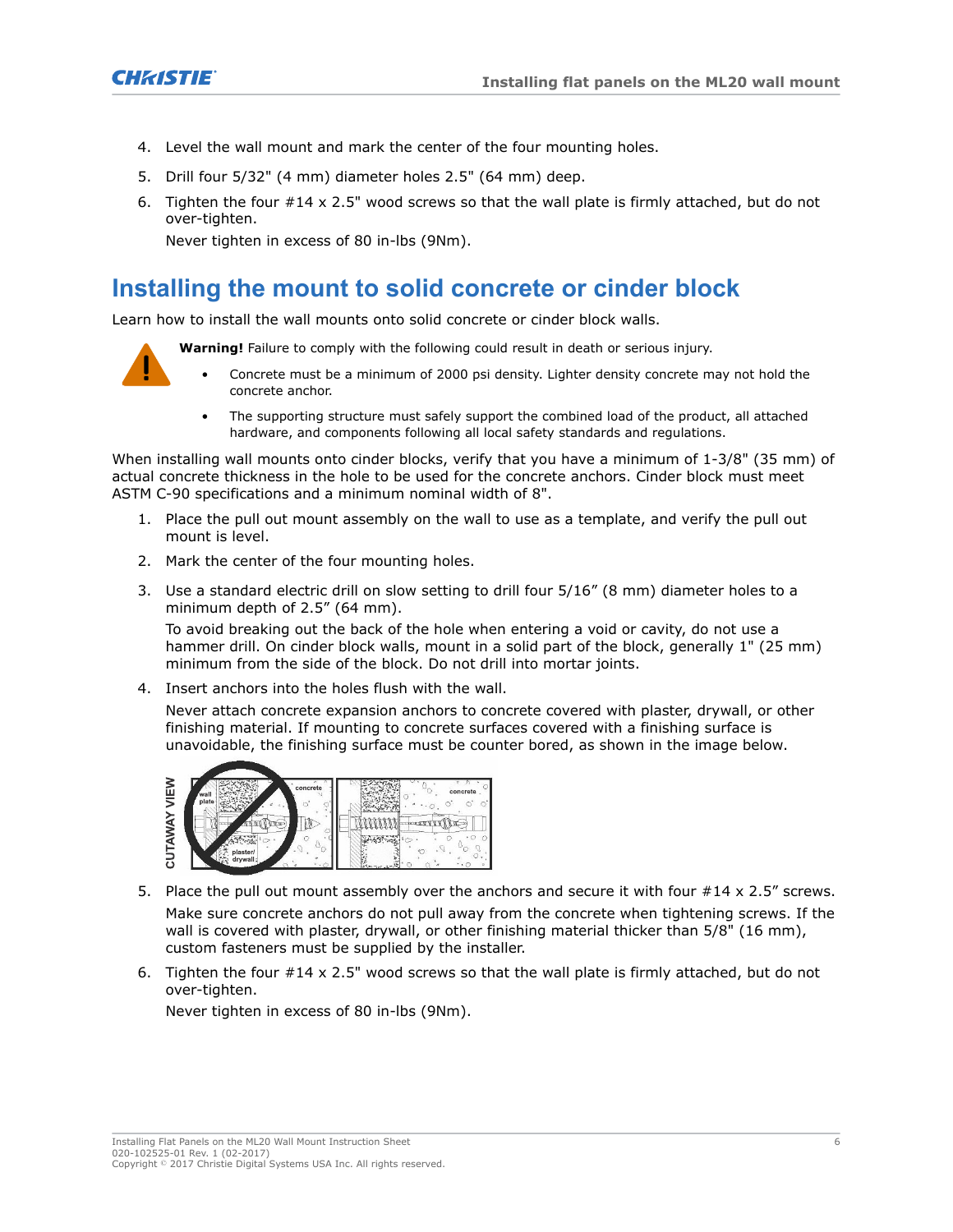## **Attaching the adapter brackets to the display**

The panel must have the adapter brackets installed before it can be attached to the wall bracket.

Attach the adapter brackets to the back of the panel using eight M8  $\times$  15 mm socket pin screws.

For 55" panels, insert the spacer between the adapter brackets and the panel before attaching the brackets with the M8 socket pin screws.

For 49" panels, the spacers can be used but the installed panel will be more than 4" from the wall.

## **Attaching the panel to the wall mount**

Install the panel with the brackets onto the wall mount.

- 1. Hang the adapter brackets onto the wall mount and slide into position.
- 2. Loosely fasten the panel in place using the security screw.



3. To lock the panel in place, use a Phillips screwdriver to tighten the security screws.

## **Adjusting the panel up and down**

Use the height adjustment screw to move the panel up and down.

- 1. Loosen the security screws.
- 2. Turn the height adjustment screw clockwise to raise a side.
- 3. Turn the height adjustment screw counter-clockwise to lower a side.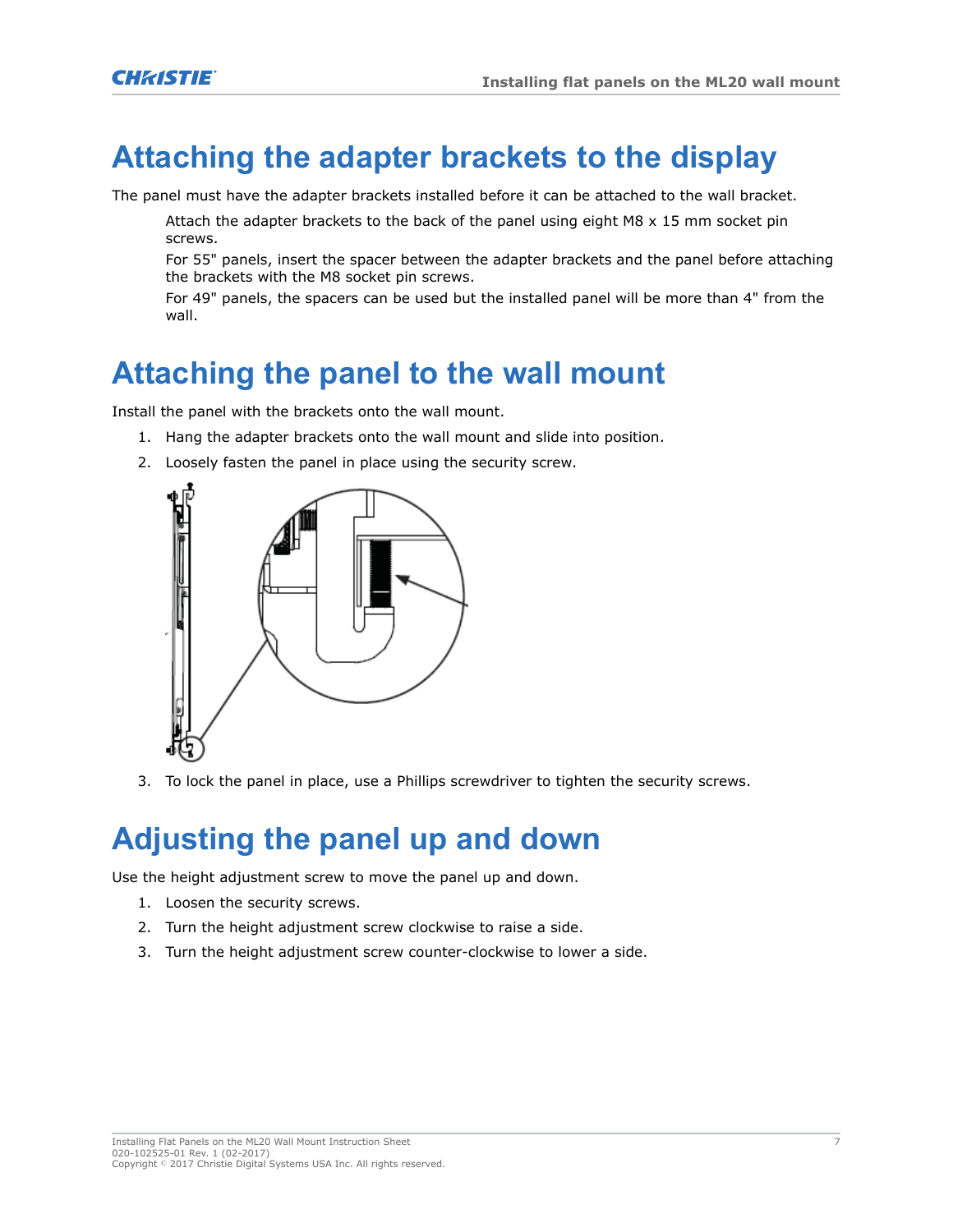



4. Tighten the security screws.

## **Adjusting the distance between the panel and the wall mount**

Use the adjustment wheel to move the panel further from or closer to the wall.

- 1. Turn the adjustment wheel clockwise to move the corner out from the wall mount.
- 2. Turn the adjustment wheel counter-clockwise to move the corner towards the wall mount.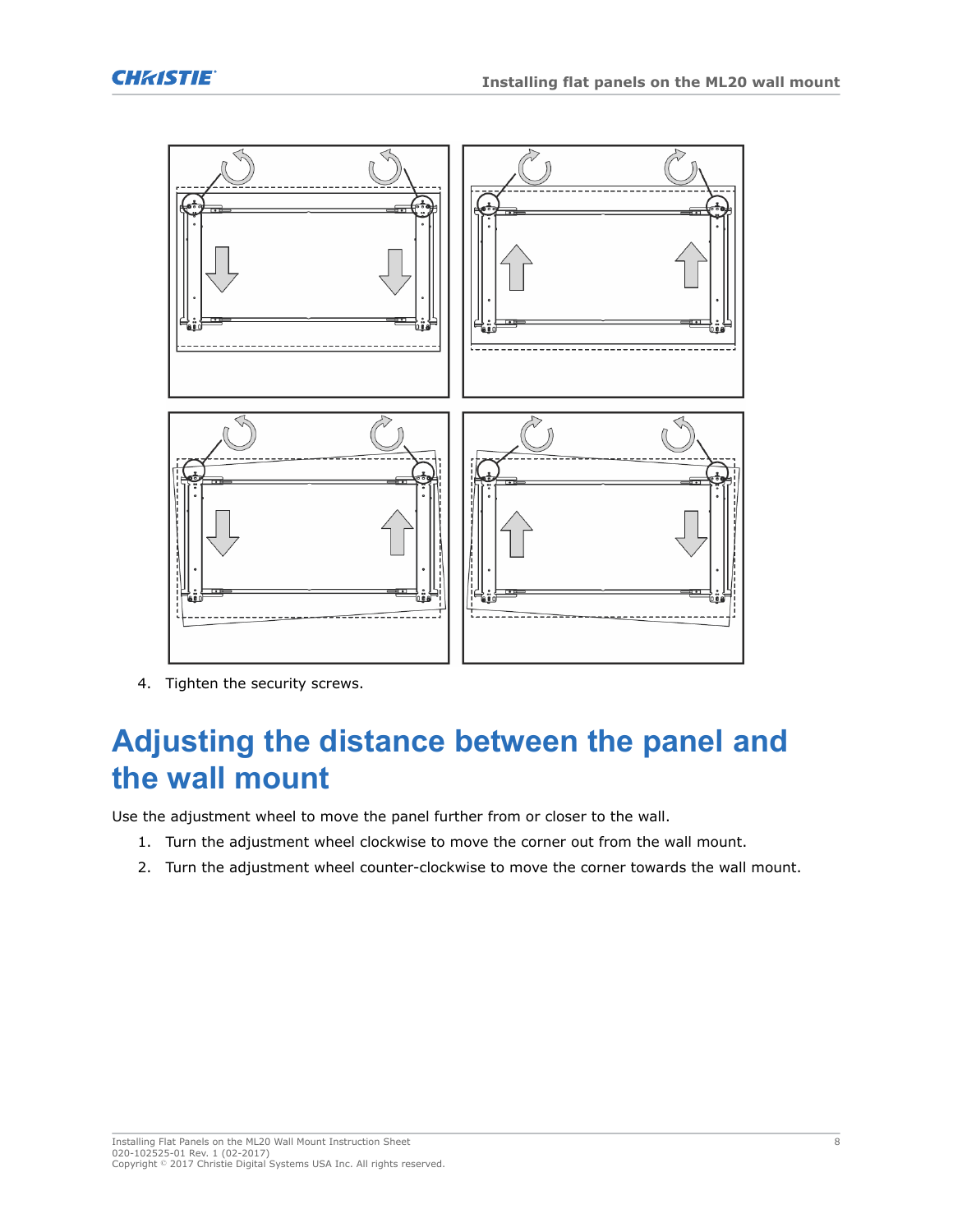

## **Moving the panel left and right**

Slide the panel to the left or right to align it with the panel to the side.

- 1. Using a Phillips screwdriver, loosen the security screws holding the panel adapter brackets onto the wall mount.
- 2. Slide the panel to the left or right as necessary.
- 3. Tighten the security screws.

## **Extending the adapter brackets**

To access the rear of the panel, pull the panel away from the wall mount.

1. To pull the LCD panel away from the wall mount, lift the locking tabs.

To access the locking tabs for a mount, it may be necessary to extend the adapter brackets of the LCD panels above it.

To avoid damaging the LCD panel always release both locking tabs at the same time and move the panel forwards evenly.